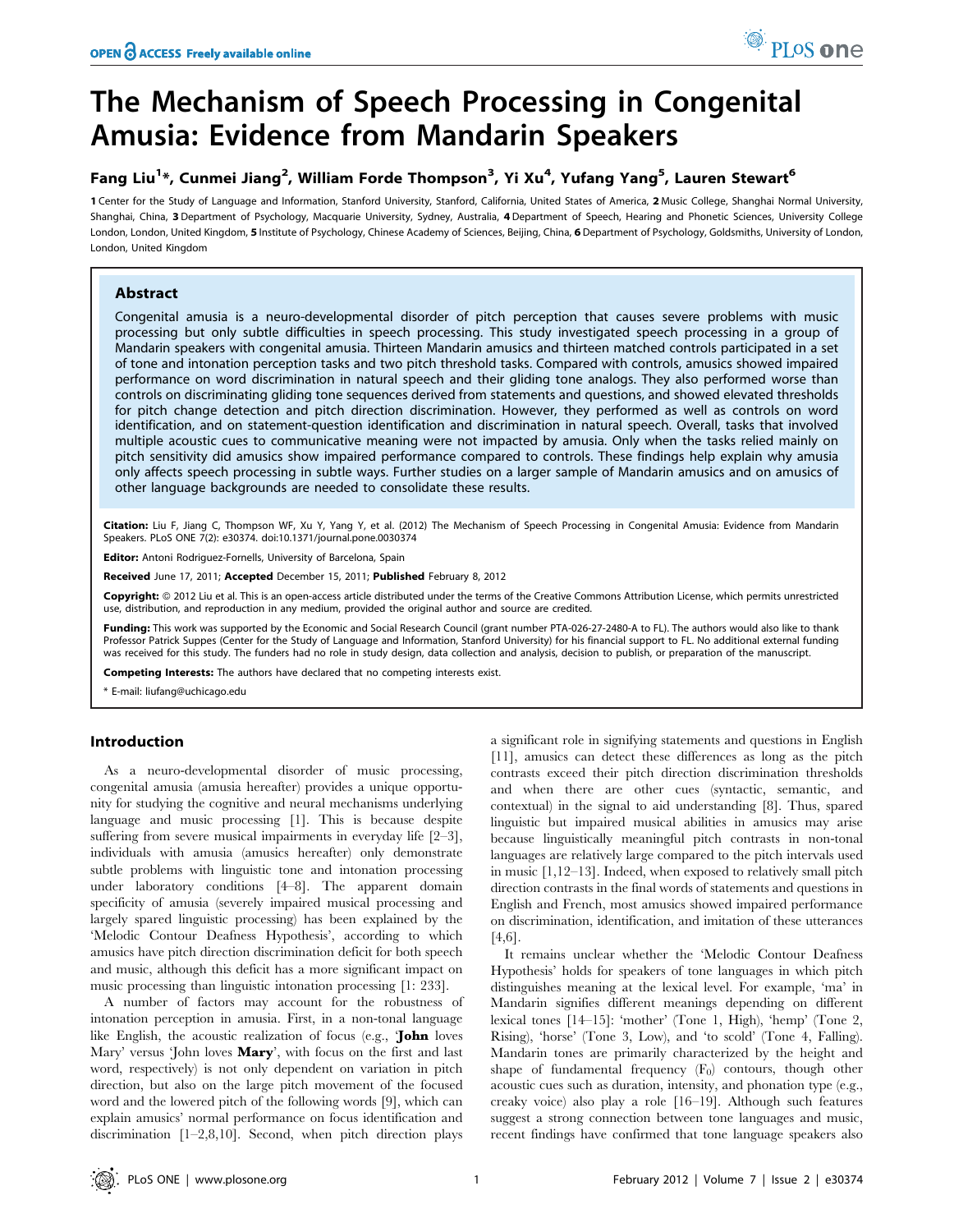suffer from amusia, and the prevalence of this disorder is similar (around 4%) for speakers of tone and non-tonal languages [5,7,20– 21].

Like English/French amusics [4,6,8], Mandarin-speaking amusics exhibit subtle problems with intonation processing when exposed to small pitch differences in statement- and question-final syllables [5]. However, in linguistic tone processing, a subgroup of Mandarin amusics performed at ceiling on discrimination of lexical tones carried by the same segment, e.g., 'yu2' versus 'yu3' (Tones 2 and 3 on the same segment 'yu'), but showed impaired discrimination on tones carried by different segments, e.g., 'shan1' versus 'wu4' (Tones 1 and 4 on different segments 'shan' and 'wu') [7]. Furthermore, despite demonstrating normal lexical tone production, these amusics were unable to identify the tones by names (such as 1/2/3/4 in 'hua1/hua2/hua3/hua4') as well as controls [7].

Given these mixed results, the authors of [7] proposed two possible sources of deficits for the 'lexical tone agnosia' in their subgroup of Mandarin amusics: 1) 'impaired pitch tracking system', and 2) 'low executive or attentional control' [7: 2641]. However, the low-level 'pitch tracking' deficit hypothesis seems unlikely given that, a) the pitch excursion sizes of the tones used in [7] were rather large (2–17 semitones on average, which likely exceeds amusics' pitch discrimination thresholds; [6,22–23]), and, b) amusics with 'lexical tone agnosia' showed normal performance on discrimination of tones that shared the same segments (demonstrating normal 'pitch tracking' abilities). In contrast, the 'low executive or attentional control' hypothesis seems plausible: around 40% of amusics may have attention deficits [24] and amusia is associated with deficits in phonemic/pitch awareness [25–27]. More precisely, it is possible that 'lexical tone agnosia' reflects impaired phonological awareness, i.e., awareness of the sound structure of a word [28–29]. In fact, previous studies have indicated that even normal Mandarin speakers (including children and adults) have difficulty identifying lexical tones using tone names (Tone 1/2/3/4) and discriminating tone pairs when segments are also varied [30–32]. This is likely because task difficulty and linguistic complexity interfere with phonological awareness [33]. Therefore, it remains an open question whether Mandarin-speaking amusics have pitch-processing deficits for lexical tones in their native language (rather than due to lack of phonological awareness).

The current investigation examined the mechanism of speech processing in congenital amusia in Mandarin speakers from the following four perspectives. First, assuming that amusia is a domain-general pitch-processing deficit as proposed by the 'Melodic Contour Deafness Hypothesis' [1] and demonstrated by several recent studies [5–6,8], we expect Mandarin amusics to show tone processing deficits in speech when the tonal contrasts are relatively small (not greatly exceeding their pitch discrimination thresholds) and when the tones are carried by the same segments (not involving high demand on attentional/executive control or phonological awareness). Therefore, we took a different approach than [7] in which labeling was required for tone identification and attentional/executive control was essential for tone discrimination due to the use of different segments. Instead, we designed the tone perception tasks as identification and discrimination of Mandarin words that shared the same segments but had small tonal contrasts (1.5–4.1 semitones on average; Table S1; the words were represented by corresponding Chinese characters, in order to reduce the demand for phonological awareness). We hypothesized that Mandarin amusics' pitchprocessing deficit would be revealed in the language domain under such conditions.

Second, given that amusics rarely report language problems in daily life [5–6], it was necessary to examine how and why they are able to manage speech communication with such a severe pitchprocessing deficit. Therefore, in contrast to the design in [5] where short statements and questions were manipulated to differ primarily in the pitch pattern of the final syllable, we conducted intonation perception tasks that required participants to identify and discriminate naturally-spoken statements and questions that differed in various acoustic characteristics  $(F_0, \text{ duration}, \text{ and})$ intensity) across the entire utterances. It was predicted that Mandarin amusics would be able to perform as well as controls on these tasks owing to the additional non-pitch-based cues (duration and intensity).

Third, it is unclear how stimulus type (speech versus non-speech analogs) affects pitch processing in amusia. Some studies suggest that amusics are better able to process natural speech than tone analogs [2,5,10], while others have failed to observe this difference [6,8]. To examine further the effect of stimulus type on pitch processing in amusia, we employed gliding tone analogs of the tone and intonation stimuli in the above two tasks to compare amusics' performance on speech versus non-speech materials.

Finally, to explore the link between pitch processing in low-level psychophysical tasks and high-level linguistic tasks, the current study also included two pitch threshold tasks that used adaptivetracking forced-choice procedures to determine participants' thresholds for detection of pitch change and discrimination of pitch direction, as in [6].

#### Materials and Methods

#### Participants

Participants were recruited through advertisements in the bulletin board system of universities in Beijing. Volunteers were first screened by author CJ through a phone interview inquiring about their musical (dis)abilities. Depending on whether they reported difficulty carrying a tune and detecting an out-of-tune note in a melody, these volunteers were classified as either potential amusics or possible controls. Suitable volunteers were then invited to the lab for diagnosis of amusia using the Montreal Battery of Evaluation of Amusia (MBEA) [34]. Consisting of six subtests (each 30 trials, scored using number of correct responses out of 30), the MBEA assesses individuals' abilities to discriminate pitch changes in melodies in three pitch-related subtests (contour, interval, and scale), and measures their musical aptitudes for rhythm, meter, and memory in the other three subtests. To separate amusics from controls, participants' pitch composite scores (the sum of the scores on the three pitch subtests) were calculated, and those scored at or below 65 were confirmed as amusics [6,34]. In the end, thirteen amusics and thirteen matched controls agreed to participate in the study. All were undergraduate or Master's students at Beijing universities with Mandarin Chinese as their native language and having no formal extra-curricular musical training (see Table S2 for details). None of the participants reported speech/hearing impairments or neurological/psychiatric disorders. Table 1 summarizes the characteristics of the two groups. While controls showed significantly better performance than amusics on all MBEA subtests, the two groups were comparable in sex, handedness, age, and education (in years).

# Materials

The speech stimuli used in the word and intonation tasks were recorded by a 20-year-old female student at Goldsmiths, University of London, who was born and raised in Beijing until the age of 18, with Beijing Mandarin as her native language. The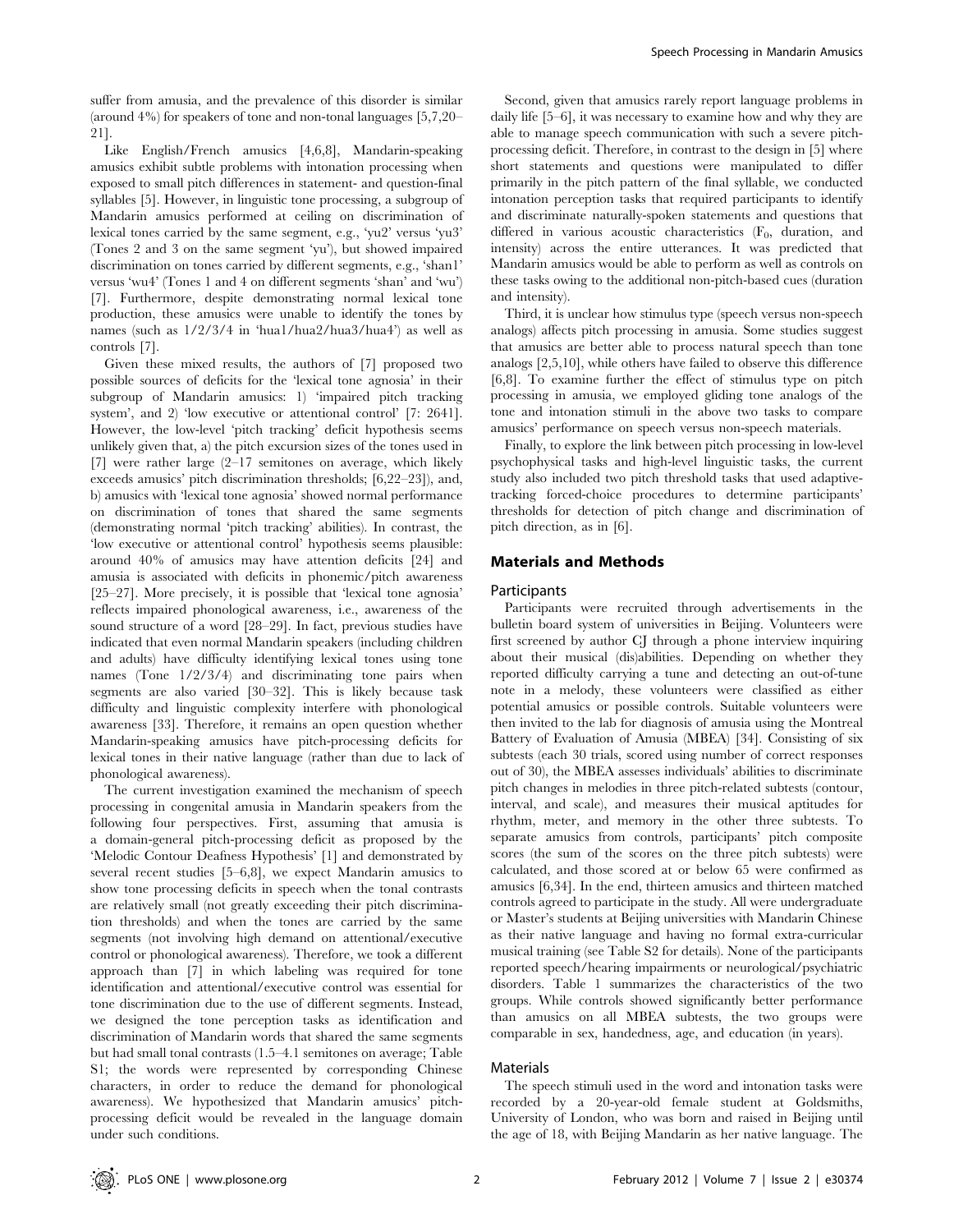**Table 1.** Characteristics of the amusic  $(n = 13)$  and control  $(n = 13)$  groups.

| Group        | Sex | <b>Handedness</b> | Age   | <b>Education</b> | Scale    | Contour  | Interval | Rhythm   | Meter    | <b>Memory</b> | Pitch<br>composite |
|--------------|-----|-------------------|-------|------------------|----------|----------|----------|----------|----------|---------------|--------------------|
| Amusic       |     |                   |       |                  |          |          |          |          |          |               |                    |
| Mean         | 8F  | 2L                | 24.08 | 16.62            | 16.92    | 19.31    | 18.69    | 21.92    | 19.54    | 21.54         | 54.92              |
| SD           | 5M  | 11R               | 2.93  | 2.53             | 3.33     | 2.90     | 2.98     | 4.54     | 4.03     | 4.48          | 6.97               |
| Control      |     |                   |       |                  |          |          |          |          |          |               |                    |
| Mean         | 9F  | 0L                | 24.69 | 17.92            | 27.00    | 26.85    | 26.38    | 27.08    | 26.31    | 28.23         | 80.23              |
| <b>SD</b>    | 4M  | 13R               | 1.84  | 0.95             | 1.91     | 1.72     | 1.61     | 1.71     | 2.32     | 2.01          | 3.59               |
| t-test       |     |                   |       |                  |          |          |          |          |          |               |                    |
| $\mathbf{r}$ |     |                   | 0.64  | 1.74             | 9.46     | 8.06     | 8.18     | 3.83     | 5.24     | 4.91          | 11.64              |
| p            |     |                   | 0.53  | 0.09             | < 0.0001 | < 0.0001 | < 0.0001 | < 0.0001 | < 0.0001 | < 0.0001      | < 0.0001           |

F = female; M = male; L = left; R = right; scores on the six MBEA subtests are in number of correct responses out of 30; the pitch composite score is the sum of the scale, contour, and interval scores; t is the statistic of the Welch two sample t-test (two-tailed,  $df = 24$ ).

doi:10.1371/journal.pone.0030374.t001

recording was done in a soundproof booth using Praat [35], with 44.1 kHz sampling rate and 16-bit amplitude resolution.

# contexts might have helped to prevent ceiling performance in the two groups.

## Word stimuli

Thirty-three word pairs were used in the word identification/ discrimination tasks. Among them, there were eight monosyllabic pairs (e.g., 环-换, huan2-huan4, 'hoop'-'change'), ten disyllabic pairs (e.g., 实践-事件, shi2jian4-shi4jian4, 'practice'-'event'), seven 3-syllable pairs (e.g., 破伤风-坡上凤, po4shang1feng1 po1shang4feng4, 'tetanus'-'a phoenix on the hill'), and eight 4 syllable pairs (e.g., 暮鼓晨钟-木鼓沉重, mu4gu3chen2zhong1 mu4gu3chen2zhong4, 'evening drums and morning bells'-'wooden drums are heavy'). The two words in each pair shared the same segments but differed in tonal composition. The frequencies of usage of the words in mono- and di-syllabic pairs were closely matched (paired *t*-test:  $t(14) = 0.06$ ,  $p = 0.95$ , with 4 words having missing frequencies, 2 in the same pair and 2 in different pairs) [36]. Given that 3- and 4-syllable words are rare in Chinese [36], it was not always possible to find pairs of words with the same segments and matched frequencies but different tones. Therefore, compounds or phrases were used in some 3- and 4-syllable word pairs. The nature of the words (words versus pseudo-words), however, did not affect participants' performance, as shown in the Results section.

Previous research indicates that focused words have significantly larger pitch excursion sizes than non-focused words and that pitch ranges of post-focus words are compressed and lowered compared to pre-focus words in Mandarin [37]. In order to solicit word stimuli that have relatively small pitch movements but with different sizes, the speaker was instructed to produce the sixty-six words under both pre- and post-focus conditions within the same context (张三说\_\_这个词儿 ['ZhangSan said the word \_\_']). In the pre-focus condition, the target words occurred before the focus of the carrier sentence (the final word 词儿), whereas in the postfocus condition, the same set of target words occurred after the focus of the carrier sentence (the initial word  $\mathcal{H}\equiv$ ). These target words were later extracted from their sentential contexts, resulting in thirty-three word pairs in each focus condition as test stimuli. The absence of tonal contexts has either negative [38] or no effect [31] on tone identification in Mandarin. Neither effect is likely to have significant consequences for the results of the current study, since both amusic and control groups were exposed to the same set of context-free stimuli. On the other hand, not including sentential

In order for the two words in each pair to differ primarily in pitch, one was selected (randomly) as the base (e.g., po4shang1feng1), and the other as the pitch template (e.g., po1shang4feng4). Using a custom-written Praat script, the pitch template was first adjusted to match the base in duration, syllable-by-syllable (the duration adjustment had no significant influence on the  $F_0$  profile of the word, since the two words in each pair had closely matched durations. Paired *t*-test:  $t(65) = 0.998$ ,  $p = 0.32$ ). The pitch of the base was then replaced by that of the pitch template. This created a new stimulus with the segment(s) of the base but pitch contour of the pitch template. The original bases and their new counterparts then served as test stimuli for word discrimination/identification. In total, 66 word pairs (33 in each focus condition) were created following this procedure.

Within the 33 word pairs in each focus condition, there were 162 individual tones, among which 47 were High (Tone 1), 51 Rising (Tone 2), 9 Low (Tone 3), and 55 Falling (Tone 4). The scarcity of the Low tone in the stimuli was deliberate because this tone is often characterized by phonation type (i.e., creaky voice) rather than  $F_0$ [16]. Figure 1 shows mean time-normalized  $F_0$  contours (in st) of the four Mandarin tones, averaged across all the syllables that shared the same tones in the stimulus sets under pre- versus post-focus conditions. Table 2 displays acoustic characteristics of these tones in post- versus pre-focus words, with those under the post-focus condition (except for Tone 3) having significantly lower mean  $F_0$ and shorter duration than those under the pre-focus condition. However, the two sets of tones did not differ significantly in pitch excursion size, which ranged between 1.5 and 4.1 st on average across different tones, or in glide rate/time (see Table S1 for detailed definitions and measurements). Furthermore, pre- and post-focus words exhibited similar pitch ranges across the tone(s) within the word [maximum  $F_0$  – minimum  $F_0$ ; post-focus mean (SD): 3.48 st (1.45), pre-focus: 3.67 st (2.03),  $t(65) = -0.68$ ,  $p = 0.50$ ]. In order to examine whether words under different focus conditions were processed differently, pre- and post-focus words were tested separately in different blocks.

#### Intonation stimuli

Intonation stimuli comprised 20 statement-question pairs that shared the same word sequence but differed in intonation. These utterances ranged from 3 to 7 syllables and consisted of only High/Falling tones. They were naturally spoken with either an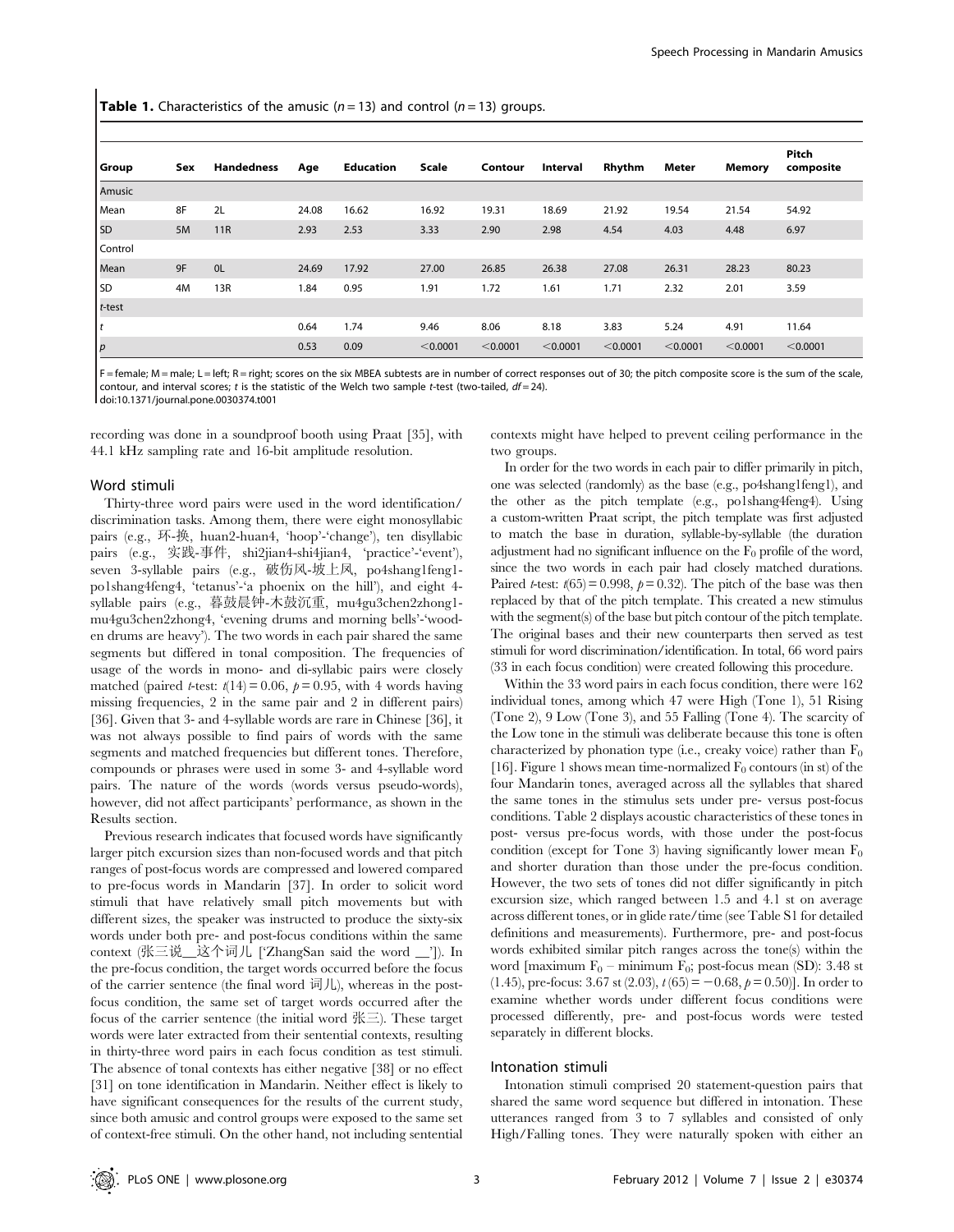

Figure 1. Mean time-normalized F<sub>0</sub> contours (in semitones, or st; st = 12 \* log<sub>2</sub>(Hz), Hz = 2<sup>(st/12)</sup>) of the four Mandarin tones. (A) in prefocus words, and (B) in post-focus words. The  $F_0$  contours of the High tone (Tone 1) were averaged across 47 tokens, those of the Rising tone (Tone 2) 51 tokens, those of the Low tone (Tone 3) 9 tokens, and those of the Falling tone (Tone 4) 55 tokens. doi:10.1371/journal.pone.0030374.g001

initial or a final focus. Figure 2 shows real-time  $F_0$  contours of two pairs of statements and questions, with those in the left panel containing an initial focus and those on the right having a final focus (see Table S3 for how these sentences were formed). As can be seen, the significant differences between these statements and questions not only lie in  $F_0$  (questions showing overall higher pitches than statements), but also in their duration patterns, with statement-final syllables showing significantly shorter durations than the corresponding question-final syllables (0.11 s versus 0.22 s in Figure 2A and 0.12 s versus 0.18 s in Figure 2B). Acoustic characteristics of the 40 statements and questions and their final syllables are summarized in Table 3. Paired t-tests indicate that statements had significantly lower mean  $F_0$ , lower mean intensity, and wider pitch range than questions both as a whole and on the final syllable. Furthermore, statement-final syllables had significantly shorter duration and smaller glide rate than question-final syllables.

## Gliding tone analogs of word and intonation stimuli

Using the technique described in [6,8,10,39], gliding tone analogs of the word/intonation stimuli were created with Praat.

These tone analogs had the same pitch and rhythmic patterns as the original stimuli, but were made of complex tones that consisted of the  $F_0$  plus seven odd harmonics of the syllable(s) in the stimuli, leading to a clarinet-like sound quality. Examples of the speech stimuli and their tone analogs can be found at http://www.phon. ucl.ac.uk/home/yi/SoundExamples2/SoundExamples.html. To achieve roughly equal loudness, the amplitudes of all stimuli were normalized by increasing the peak value to the maximum using Praat.

#### Procedure

Experiments were conducted in a quiet room at the Institute of Psychology, Chinese Academy of Sciences in Beijing, China. Written informed consent forms were obtained from all participants before testing. The protocol was reviewed and approved by the Goldsmiths, University of London Ethics Committee. The entire testing session (with regular breaks) took about two hours on average, during which the participants completed six word perception, three intonation perception, and two pitch threshold tasks for the present study, and a number of listening/singing tasks for another study.

Table 2. Acoustic characteristics of the tones in post-versus pre-focus words.

| Tone              | <b>Acoustic characteristics</b> | Post-focus   | <b>Pre-focus</b> | Paired t-test (two-tailed)     |  |  |
|-------------------|---------------------------------|--------------|------------------|--------------------------------|--|--|
| Tone 1 $(n=47)$   | Mean $F_0$ (st)                 | 91.97 (1.16) | 93.23 (0.81)     | $t(46) = -5.91, p < 0.0001$    |  |  |
|                   | Duration (s)                    | 0.11(0.02)   | 0.12(0.03)       | $t(46) = -4.52, p < 0.0001$    |  |  |
|                   | Mean intensity (dB)             | 83.91 (1.77) | 83.42 (2.27)     | $t(46) = 1.52, p = 0.13$       |  |  |
| Tone 2 $(n=51)$   | Mean $F_0$ (st)                 | 91.25 (1.39) | 91.95 (1.09)     | $t(50) = -3.77$ , $p = 0.0004$ |  |  |
|                   | Duration (s)                    | 0.11(0.03)   | 0.12(0.04)       | $t(50) = -4.02$ , $p = 0.0002$ |  |  |
|                   | Mean intensity (dB)             | 82.97 (2.36) | 83.10 (2.42)     | $t(50) = -0.35$ , $p = 0.73$   |  |  |
| Tone $3(n=9)$     | Mean $F_0$ (st)                 | 89.90 (0.65) | 89.62 (1.63)     | $t(8) = 0.70$ , $p = 0.51$     |  |  |
|                   | Duration (s)                    | 0.10(0.02)   | 0.10(0.04)       | $t(8) = -0.97$ , $p = 0.36$    |  |  |
|                   | Mean intensity (dB)             | 83.18 (2.42) | 82.74 (3.24)     | $t(8) = 0.58$ , $p = 0.58$     |  |  |
| Tone 4 $(n = 55)$ | Mean $F_0$ (st)                 | 91.48 (1.06) | 92.66 (0.89)     | $t(54) = -7.09$ , $p < 0.0001$ |  |  |
|                   | Duration (s)                    | 0.11(0.03)   | 0.12(0.04)       | $t(54) = -3.51, p = 0.0009$    |  |  |
|                   | Mean intensity (dB)             | 83.01 (1.89) | 82.70 (2.11)     | $t(54) = 0.99$ , $p = 0.33$    |  |  |

Data are means (SD). Mean  $F_0$  (in semitones, or st) is the average fundamental frequency of the tone; duration (in seconds, or s) is the length of the tone; mean intensity (in decibels, or dB) is the mean-energy intensity of the tone; Tone 1 = High; Tone 2 = Rising; Tone 3 = Low; Tone 4 = Falling. doi:10.1371/journal.pone.0030374.t002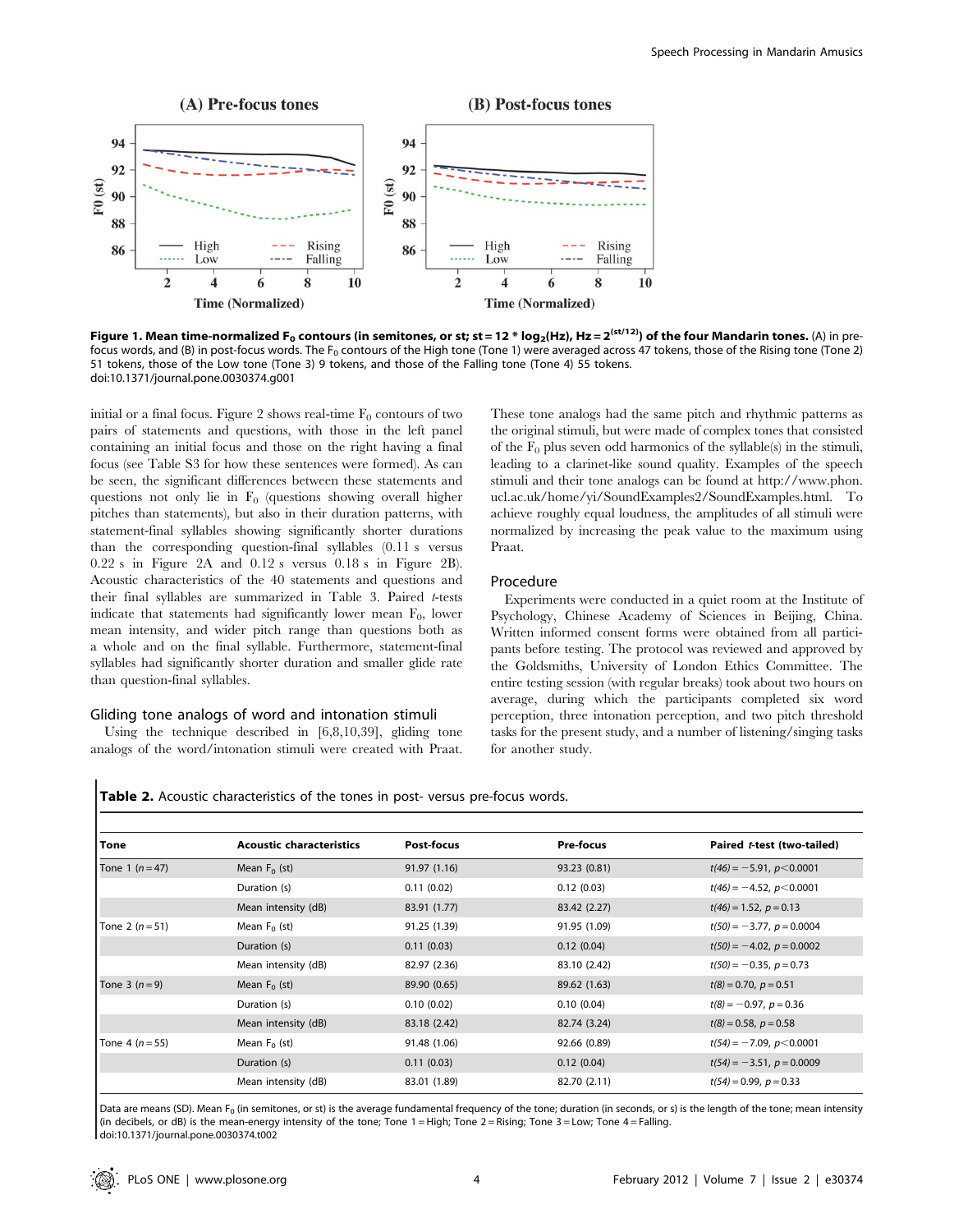

Figure 2. Real-time (in s) F<sub>0</sub> contours (in st) of two statement-question pairs. (A) the first two syllables 'Gu4Jun4' were focused, and (B) the last two syllables 'zuo4fan4' were focused. The Chinese characters of the sentences are '顾俊做饭' ['GuJun cooks the rice'], in which all the syllables carried the Falling tone (Tone 4). doi:10.1371/journal.pone.0030374.g002

#### Word discrimination and identification

The word perception tasks were presented to all participants in separate blocks in the same order: 1) pre-focus word discrimination (discrimination of the word pairs in pre-focus condition), 2) pre-focus glide discrimination (discrimination of the gliding tone analogs of the word pairs in pre-focus condition), 3) pre-focus word identification (identification of the words in pre-focus condition), 4) post-focus word discrimination (discrimination of the word pairs in post-focus condition), 5) post-focus glide discrimination (discrimination of the gliding tone analogs of the word pairs in post-focus condition), and 6) post-focus word identification (identification of the words in post-focus condition). Two other tasks were interspersed in between these word tasks, separating them with roughly 10-minute intervals.

In the discrimination tasks, each of the 33 stimulus pairs appeared in both 'same' (randomly selected 16 pairs as word 1 – word 1 and the other 17 pairs as word  $2$  – word 2) and 'different' configuration (randomly selected 16 pairs as word 1 – word 2 and the other 17 pairs as word  $2$  – word 1). Thus, there were 66 stimulus pairs (33) 'same' pairs and 33 'different' pairs) in the discrimination tasks and 66 individual stimuli in the identification tasks. All discrimination/ identification stimuli were pseudo-randomized and presented to the participants in the same order, with 750 ms interstimulus interval (in the discrimination tasks) and 1500 ms intertrial interval.

Four practice trials (with different stimuli than the experimental trials) were given before each of the first three tasks to familiarize the participants with the experimental procedure and materials. During testing, participants were required to judge as quickly and accurately as possible whether the two words/glides were the same or different in the discrimination tasks, and which word they had heard in the identification tasks (by choosing the corresponding Chinese characters of the words). Responses were recorded with key presses combined with reaction times. The Chinese characters of 'same' [相同] and 'different' [不同] (for the discrimination tasks) and those of the word pairs (for the identification tasks) were displayed on the computer screen (one to the left and one to the right) to indicate to the participants which key to press ('q' for the left and 'p' for the right). The experimental protocols were the same across word/glide discrimination tasks and pre-/post-focus conditions. Participants were not informed that the stimuli were related.

#### Statement-question discrimination and identification

The three intonation perception tasks were also presented to the participants separately in fixed order: 1) statement-question discrimination (discrimination of the statement-question pairs), 2) gliding tones discrimination (discrimination of the gliding tone analogs of the statement-question pairs), and 3) statement-question identification (identification of the statements and questions). Two

|  |  |  |  | <b>Table 3.</b> Acoustic characteristics of the statements and questions and their final syllables. |
|--|--|--|--|-----------------------------------------------------------------------------------------------------|
|--|--|--|--|-----------------------------------------------------------------------------------------------------|

| Sentence type           |          | Sentence     |                 |                          |                | <b>Final syllable</b> |                 |                          |                      |                      |               |
|-------------------------|----------|--------------|-----------------|--------------------------|----------------|-----------------------|-----------------|--------------------------|----------------------|----------------------|---------------|
|                         |          | Mean $F_{0}$ | <b>Duration</b> | Mean<br><b>Intensity</b> | Pitch<br>Range | Mean $F_{0}$          | <b>Duration</b> | Mean<br><b>Intensity</b> | Glide<br><b>Size</b> | Glide<br><b>Time</b> | Glide<br>Rate |
| Statement<br>$(n = 20)$ | $\mu$    | 92.88        | 0.86            | 78.98                    | 11.35          | 91.20                 | 0.13            | 75.90                    | 6.82                 | 0.10                 | $-61.19$      |
|                         | $\sigma$ | 2.17         | 0.22            | 3.44                     | 7.27           | 4.61                  | 0.04            | 6.89                     | 7.20                 | 0.05                 | 84.70         |
| Question<br>$(n = 20)$  | $\mu$    | 93.66        | 0.89            | 80.09                    | 7.75           | 92.50                 | 0.19            | 77.68                    | 3.59                 | 0.12                 | $-22.78$      |
|                         | $\sigma$ | 1.37         | 0.22            | 2.42                     | 3.94           | 2.45                  | 0.04            | 5.06                     | 4.38                 | 0.04                 | 37.15         |
| $t$ -test               |          | $-2.22$      | $-1.70$         | $-2.86$                  | 2.46           | $-1.80$               | $-5.89$         | $-2.50$                  | 2.54                 | $-1.65$              | $-2.41$       |
|                         | p        | 0.04         | 0.11            | 0.01                     | 0.02           | 0.09                  | < 0.0001        | 0.02                     | 0.02                 | 0.12                 | 0.03          |

Mean F<sub>0</sub> (in st) is the average fundamental frequency of the sentence (or the final syllable); duration (in s) is the length of the sentence (or the final syllable); mean intensity (in dB) is the mean-energy intensity of the sentence (or the final syllable); pitch range (in st) is defined as the difference in fundamental frequency between maximum and minimum F<sub>0</sub> of the sentence; glide size (in st) is the pitch excursion size of the final syllable (= maximum F<sub>0</sub>-minimum F<sub>0</sub>); glide time (in s) is the duration between maximum and minimum F<sub>0</sub> of the final syllable; glide rate (in st/s) = glide size/glide time;  $\mu$  = mean;  $\sigma$  = standard deviation; t is the statistic of the paired t-test (two-tailed,  $df = 19$ ).

doi:10.1371/journal.pone.0030374.t003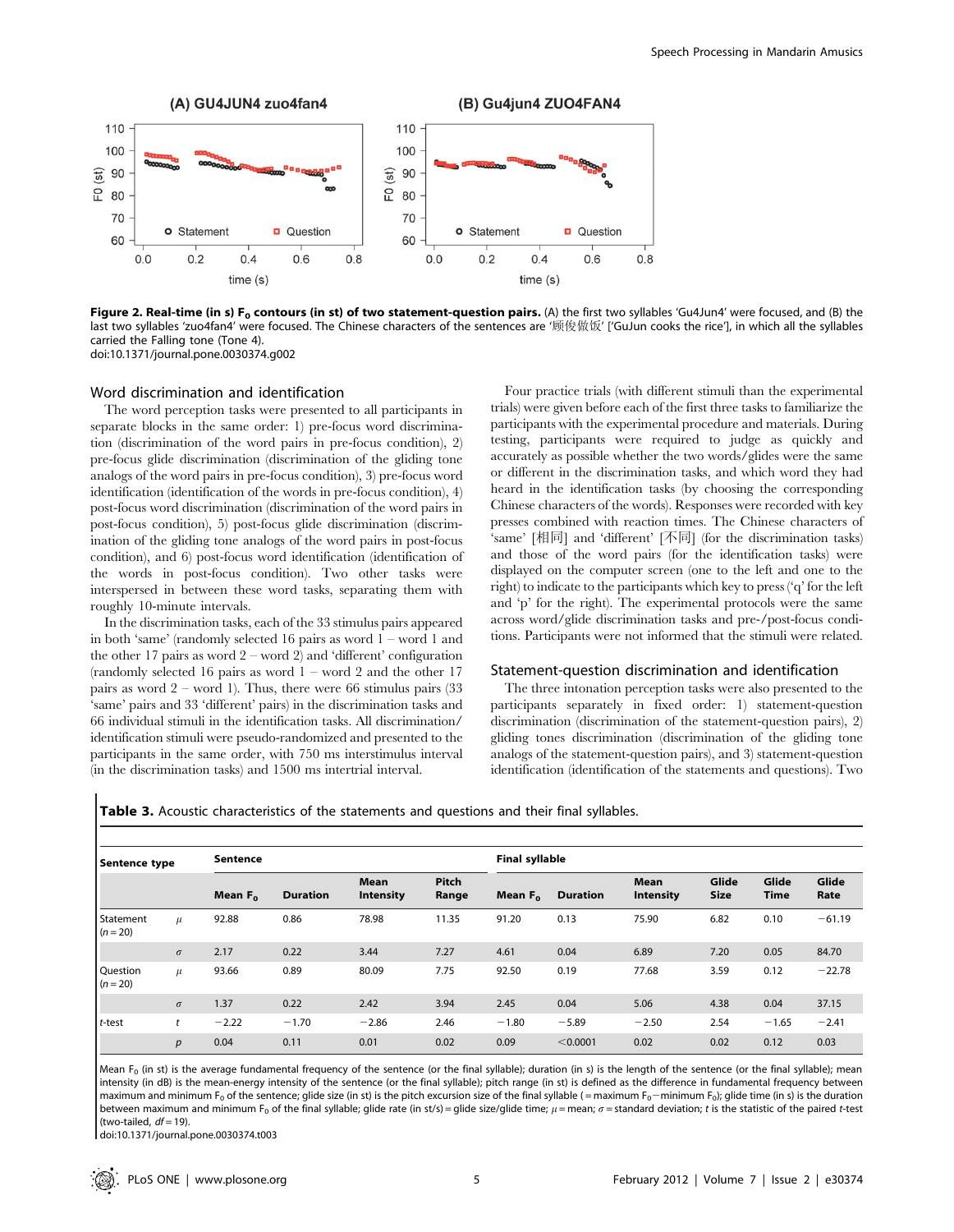other tasks were again administered in between these intonation tasks, separating them with 10–15 minute gaps.

Four practice trials (with different stimuli than the experimental trials) were given before each task. There were 40 individual stimuli or stimulus pairs in each task. These stimuli were arranged and presented to the participants in the same way as the word perception tasks. Participants were asked to respond via a key press ('q' or 'p') whether the two sentences or tone sequences were the 'same' [相同] or 'different' [不同] in the discrimination tasks and whether they heard a 'statement' [陈述句] or 'question' [疑问句] in the identification task, while their reaction times were recorded.

#### Pitch threshold tasks

As in [6], participants' thresholds for pitch change detection and pitch direction discrimination were evaluated with adaptive-tracking procedures using a 3-interval, 2-alternative forced-choice oddball ('odd-one-out') design. In the pitch change detection task, participants were required to report which of the three pure tones (two steady-state and one gliding, each 600 ms in duration, with 600 ms interstimulus interval) contained a glide, thus detecting a pitch change. In the pitch direction discrimination task, participants were asked to report which of the three gliding tones differed in direction (rising versus falling) from the other two, thus discriminating the direction of pitch change. The threshold (in semitones) was calculated as the mean pitch excursion size of the target glide in the last six reversals using the '2 down, 1 up' staircase method.

#### Scoring and statistical analyses

In keeping with previous studies [2,6,8,10], performance was scored as the percentage of hits minus the percentage of false alarms (%H-%FA) for the discrimination tasks, and as the percentage of correct responses (%Correct) for the identification tasks. Specifically, a hit was achieved when a 'different' pair was correctly judged as different, whereas a false alarm arose when a 'same' pair was judged as different.

Statistical analyses were conducted using R, 'a language and environment for statistical computing' [40]. Data were analyzed using mixed-effects ANOVAs. Results were also confirmed (but not reported here in the interest of space) with non-parametric methods (Wilcoxon rank sum test and Wilcoxon signed rank test), as amusics' scores on three tasks (there were in total 22 tests) did not follow a normal distribution (Shapiro-Wilk normality tests: pre-focus glide discrimination:  $W = 0.75$ ,  $p = 0.002$ ; pre-focus word identification:  $W = 0.84$ ,  $p = 0.02$ ; pitch direction discrimination:  $W= 0.86$ ,  $p= 0.03$ ). Correlations were evaluated with the rankbased measure of association, Kendall's  $\tau$  statistic (two-sided). Generalized linear mixed models were fit using the lme4 package for R to determine the effects of stimulus characteristics on participants' responses, with individual participants and stimulus items as random effects and stimulus characteristics as fixed effects [41]. The analyses of reaction time data are not reported because no group difference was found in regard to this measure (but see Tables S5 and S7 for results).

# Results

## Word discrimination and identification

Figure 3 shows the results of the word/glide discrimination tasks (see Tables S4 and S5 for individual scores and reaction times). Mixed-effects ANOVA with Subject (individual participants) as the random effect, Group (amusic versus control) the between-subject factor, and Stimulus (word versus glide) and Focus (pre versus post) the within-subject factors revealed significant main effects of Group  $[F(1,24) = 13.71, p = 0.001]$ , Stimulus  $[F(1,72) = 81.56, p < 0.0001]$ , and Focus  $[F(1,72) = 16.37, p = 0.0001]$ . No significant interactions were found. This indicates that, regardless of focus condition, amusics performed significantly worse than controls on both word discrimination and glide discrimination. Both groups performed significantly better on glide discrimination than word discrimination [amusics:  $F(1,36) = 32.60, \, p \le 0.0001;$  controls:  $F(1,36) = 56.53,$  $p<0.0001$ . While controls achieved significantly better perfor-



Figure 3. Boxplots of amusics and controls' scores on the four word discrimination tasks (in 'percentage of hits – percentage of false alarms'; %H – %FA). (A) pre-focus word discrimination, (B) pre-focus glide discrimination, (C) post-focus word discrimination, and (D) postfocus glide discrimination. Individual scores are represented by black dots, with those at the same horizontal level having identical values, and those lying beyond the whiskers being outliers (which are further indicated by open circles in the middle). doi:10.1371/journal.pone.0030374.g003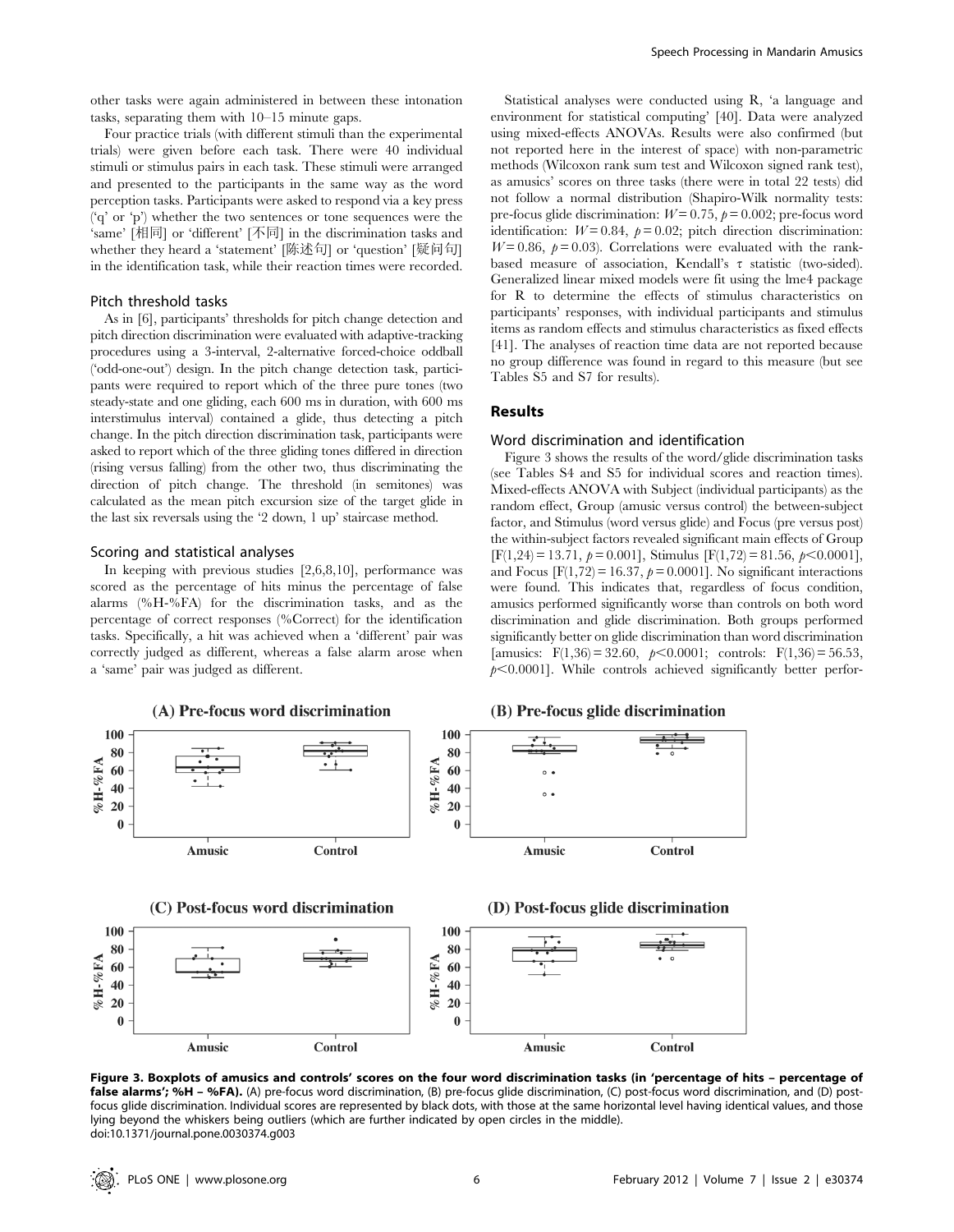mance under the pre-focus condition than the post-focus condition  $[F(1,36) = 20.83, p < 0.0001]$ , the effect of focus on amusics' performance was only marginally significant  $[F(1,36) = 2.87]$ ,  $p = 0.099$ ].

There was a significant positive correlation between performances on pre-focus word discrimination and pre-focus glide discrimination for amusics ( $z = 2.50$ ,  $p = 0.01$ ,  $\tau = 0.55$ ). Amusics' performances on pre- and post-focus word discrimination were also positively correlated ( $z = 2.92$ ,  $p = 0.004$ ,  $\tau = 0.65$ ). No other correlations reached statistical significance.

Consistent with previous findings [6,8], most errors made by amusics in the discrimination tasks were misses rather than false alarms (77.0% versus 23.0% in pre-focus word discrimination; 76.9% versus 23.1% in post-focus word discrimination; 86.0% versus 14.0% in pre-focus glide discrimination; 91.3% versus 8.7% in post-focus glide discrimination). Thus, errors were mainly caused by amusics' insensitivity to the differences between the stimuli. A generalized linear mixed model was fit to examine the effects of stimulus characteristics on amusics' responses to 'different' pairs, in which stimulus type (word versus glide), focus condition (pre-focus versus post-focus), stimulus length (1–4 syllables), number of different tones between the two stimuli in a pair (1–4), number of compounds/pseudo-words in a pair (0, 1), and the absolute difference in pitch range between the two stimuli in a pair were included as fixed effects, and individual amusics and stimulus items were treated as random effects. The results on stimulus type and focus condition were consistent with the findings based on the ANOVAs on the whole stimulus sets ('same' plus 'different' pairs). That is, amusics performed better on glide discrimination than on word discrimination ( $z = 4.69$ ,  $p < 0.0001$ ). and they also achieved better performance on pre-focus stimuli than on post-focus stimuli ( $z = 2.40$ ,  $p = 0.02$ ). Furthermore, amusics performed better when the absolute difference in pitch range between the two stimuli in a pair was larger  $(z = 2.13,$  $p=0.03$ ). The other fixed effects (stimulus length, number of different tones between the two stimuli in a pair, and number of compounds/pseudo-words in a pair) did not contribute significantly to amusics' performance on detecting the difference between the word/glide stimuli in 'different' pairs. Similar analysis on controls revealed that they also performed better on glide discrimination than on word discrimination ( $z = 7.01$ ,  $p < 0.0001$ ), and on pre-focus stimuli than on post-focus stimuli  $(z = 4.49,$  $p<0.0001$ ). Furthermore, they achieved better discrimination when the two stimuli in a pair had greater numbers of different tones ( $z = 2.27$ ,  $p = 0.02$ ).

Figure 4 shows the results on the word identification tasks (see Tables S4 and S5 for individual scores and reaction times). Mixedeffects ANOVA with Subject (individual participants) as the random effect, Group (amusic versus control) the between-subject factor, and Focus (pre versus post) the within-subject factor

(A) Pre-focus word identification

revealed a significant effect of Focus  $[F(1,24) = 35.66, p < 0.0001]$ . Neither Group  $[F(1,24) = 0.37, p = 0.55]$  nor Group×Focus interaction  $[F(1,24) = 0.05, p = 0.83]$  was significant. This indicates that amusics performed as well as controls on both pre- and postfocus word identification. Both groups performed significantly better on pre- than post-focus word identification [amusics: F  $(1,12) = 16.80, \quad p = 0.001;$  controls:  $F(1,12) = 18.88, \quad p = 0.001$ . Both groups' performances on the two tasks were positively correlated (amusics:  $z = 2.27$ ,  $p = 0.02$ ,  $\tau = 0.51$ ; controls:  $z = 2.66$ ,  $p = 0.008$ ,  $\tau = 0.58$ ).

# Statement-question discrimination and identification

Figure 5 shows the results on the intonation tasks (see Tables S6 and S7 for individual scores and reaction times). No significant group difference was observed for the identification task [F  $(1,24) = 0.73$ ,  $p = 0.40$ . For the discrimination tasks, mixed-effects ANOVA with Subject (individual participants) as the random effect, Group (amusic versus control) the between-subject factor, and Stimulus (natural speech versus gliding tone) the withinsubject factor revealed significant effects of Group  $[F(1,24) = 9.76]$ ,  $p= 0.005$ ] and Group×Stimulus interaction [F(1,24) = 5.19,  $p= 0.03$ ], but not Stimulus [F(1,24) = 1.03,  $p= 0.32$ ]. This was because amusics achieved normal performance on natural speech  $[F(1,24) = 1.30, p = 0.27]$  but showed impaired performance on gliding tone analogs  $[F(1,24) = 14.91, p = 0.0007]$ . Furthermore, while controls' performances did not differ significantly across the two stimulus types  $[F(1,12) = 0.56, p = 0.47]$ , amusics performed significantly better on natural speech than on gliding tone analogs  $[F(1,12) = 9.45, p = 0.0096]$ . Interestingly, while amusics' performances on the two discrimination tasks showed a significant positive correlation ( $z = 2.38$ ,  $p = 0.02$ ,  $\tau = 0.53$ ), controls' performances on the two tasks were not significantly correlated  $(z = -0.57, p = 0.57, \tau = -0.13).$ 

Analysis of the errors made by amusics in the two discrimination tasks (natural speech and gliding tones) indicates that there were more misses than false alarms (83.8% versus 16.2% in natural speech; 90% versus 10% in gliding tones). Given that natural speech stimuli and their gliding tone analogs shared the same pitch and duration patterns, but differed slightly in intensity envelopes, two separate generalized linear mixed models were fit to examine what might have caused amusics' insensitivity to 'different' pairs in the two discrimination tasks, with stimulus presentation order (statement-question versus question-statement), sentence length (3–7 syllables), tone component (High versus Falling), focus condition (initial versus final), and the absolute differences in acoustic characteristics between the two stimuli in a pair (see Table 3) as fixed effects, and individual participants and stimulus items as random effects. Results indicate that in the model for amusics' responses to 'different' speech stimuli, only the absolute



(B) Post-focus word identification

Figure 4. Boxplots of amusics and controls' scores on the two word identification tasks (in percentage of correct responses; % Correct). (A) pre-focus word identification, and (B) post-focus word identification. doi:10.1371/journal.pone.0030374.g004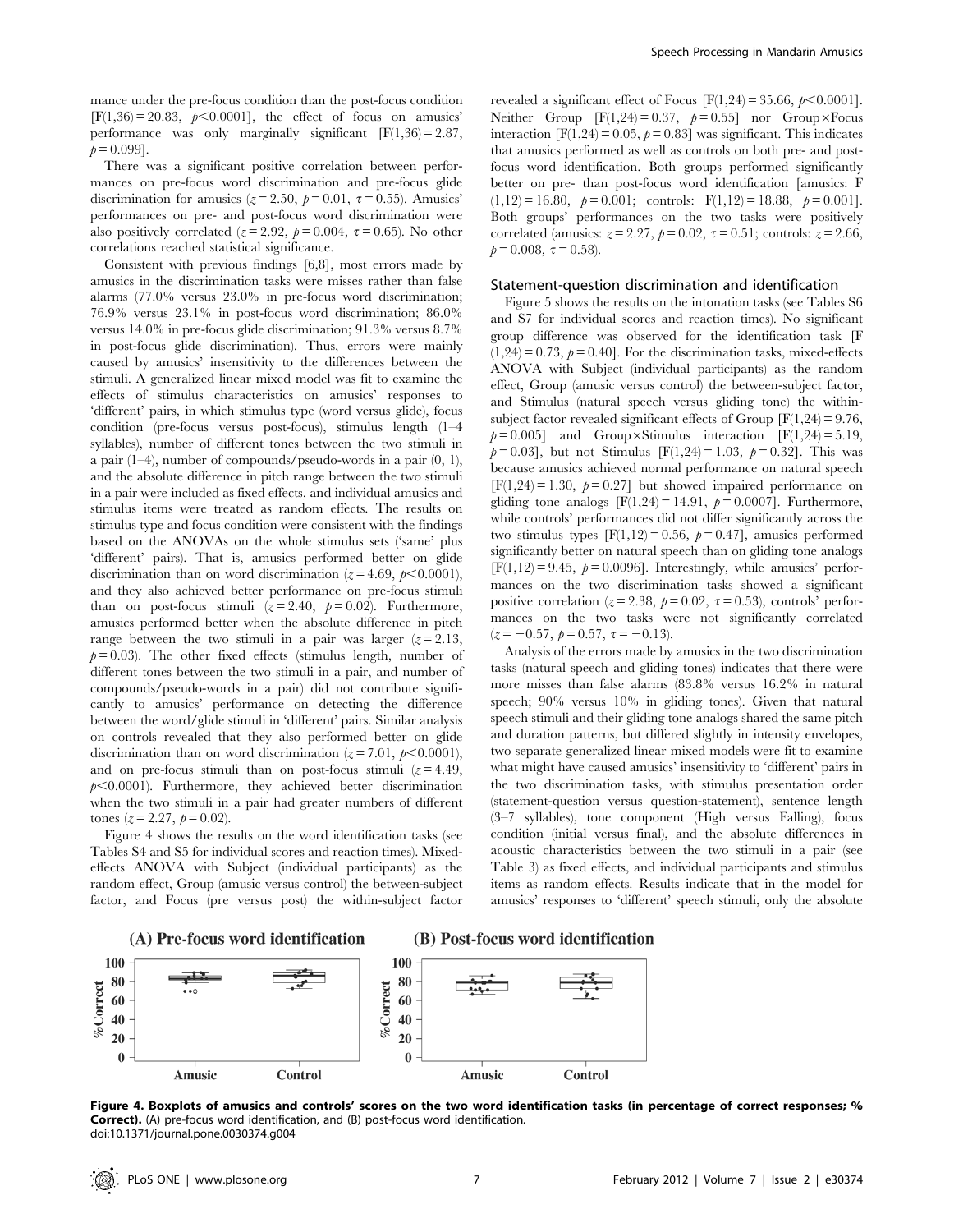

Figure 5. Boxplots of amusics and controls' scores on the three statement-question perception tasks. (A) statement-question discrimination in natural speech (in %H – %FA), (B) statement-question discrimination in gliding tones (in %H – %FA), and (C) statement-question identification in natural speech (in %Correct). doi:10.1371/journal.pone.0030374.g005

difference in overall mean intensity between the stimuli in a pair significantly affected amusics' performance, although in an unexpected direction: the bigger the absolute difference, the worse the performance  $(z = -2.15, p = 0.03)$ . On the other hand, amusics' discrimination performance on gliding tone analogs was significantly affected by several acoustic characteristics of the stimulus pairs. Among them, most effects were in expected directions, namely, amusics performed significantly better on gliding tone pairs that differed greatly in overall mean  $F_0$  ( $z = 2.78$ ,  $p = 0.005$ , overall pitch range ( $z = 2.04$ ,  $p = 0.04$ ), final glide time  $(z = 3.09, p = 0.002)$ , final syllable duration  $(z = 2.03, p = 0.04)$ , and final mean intensity ( $z = 2.26$ ,  $p = 0.02$ ). Nevertheless, two effects worked in unexpected directions, with amusics showing better discrimination performance on gliding tone pairs that had smaller differences in overall duration ( $z = -2.68$ ,  $p = 0.007$ ) and final glide rate ( $z = -2.05$ ,  $p = 0.04$ ). Interestingly, none of the acoustic effects or other fixed effects of the stimulus characteristics contributed significantly to controls' discrimination of statements and questions and their gliding tone analogs.

#### Pitch threshold tasks

Figure 6 shows the results on pitch threshold tasks (see Table S6 for individual scores). Mixed-effects ANOVA with Subject (individual participants) as the random effect, Group (amusic versus control) the between-subject factor, and Task (pitch change detection versus pitch direction discrimination) the within-subject factor revealed significant effects of Group  $[F(1,24) = 6.21]$ ,  $p = 0.02$ ] and Task [F(1,24) = 6.78,  $p = 0.02$ ], but not Group×Task interaction  $[F(1,24) = 0.01, p = 0.94]$ . That is, amusics had significantly higher pitch thresholds than controls for both pitch change detection and pitch direction discrimination. Both groups showed a tendency to perform better on pitch direction discrimination than pitch change detection. No significant correlation was found for either group between their performances on the two pitch threshold tasks.

Correlation analyses between word/intonation tasks and pitch threshold tasks indicate that amusics' performance on post-focus word identification was negatively correlated with their thresholds for both pitch change detection ( $z = -2.17$ ,  $p = 0.03$ ,  $\tau = -0.48$ ) and pitch direction discrimination ( $z = -2.05$ ,  $p = 0.04$ ,  $\tau = -0.45$ ). Controls' performance on statement-question identification was negatively correlated with their thresholds for pitch direction discrimination ( $z = -2.22$ ,  $p = 0.03$ ,  $\tau = -0.50$ ). That is, the smaller the pitch thresholds, the better the performance on those speech tasks.

# Discussion

#### Speech processing in Mandarin amusics

Although previous studies have suggested that amusia impacts upon speech processing in subtle ways for speakers of both tone and non-tonal languages [4–8], it was unclear whether the 'lexical tone agnosia' reported for Mandarin amusics was caused by pitchprocessing deficits or impaired phonological awareness [7]. This study investigated the mechanism of speech processing in Mandarin amusics by employing different experimental designs than previous studies.

First, by using relatively small tonal contrasts in word discrimination that involved the same segments and by providing Chinese characters in word identification, we found impaired performance on word discrimination but normal performance on word identification in our Mandarin amusics. This is in contrast to



Figure 6. Boxplots of amusics and controls' pitch thresholds (in st) in the two psychophysical tasks. (A) pitch change detection, and (B) pitch direction discrimination.

doi:10.1371/journal.pone.0030374.g006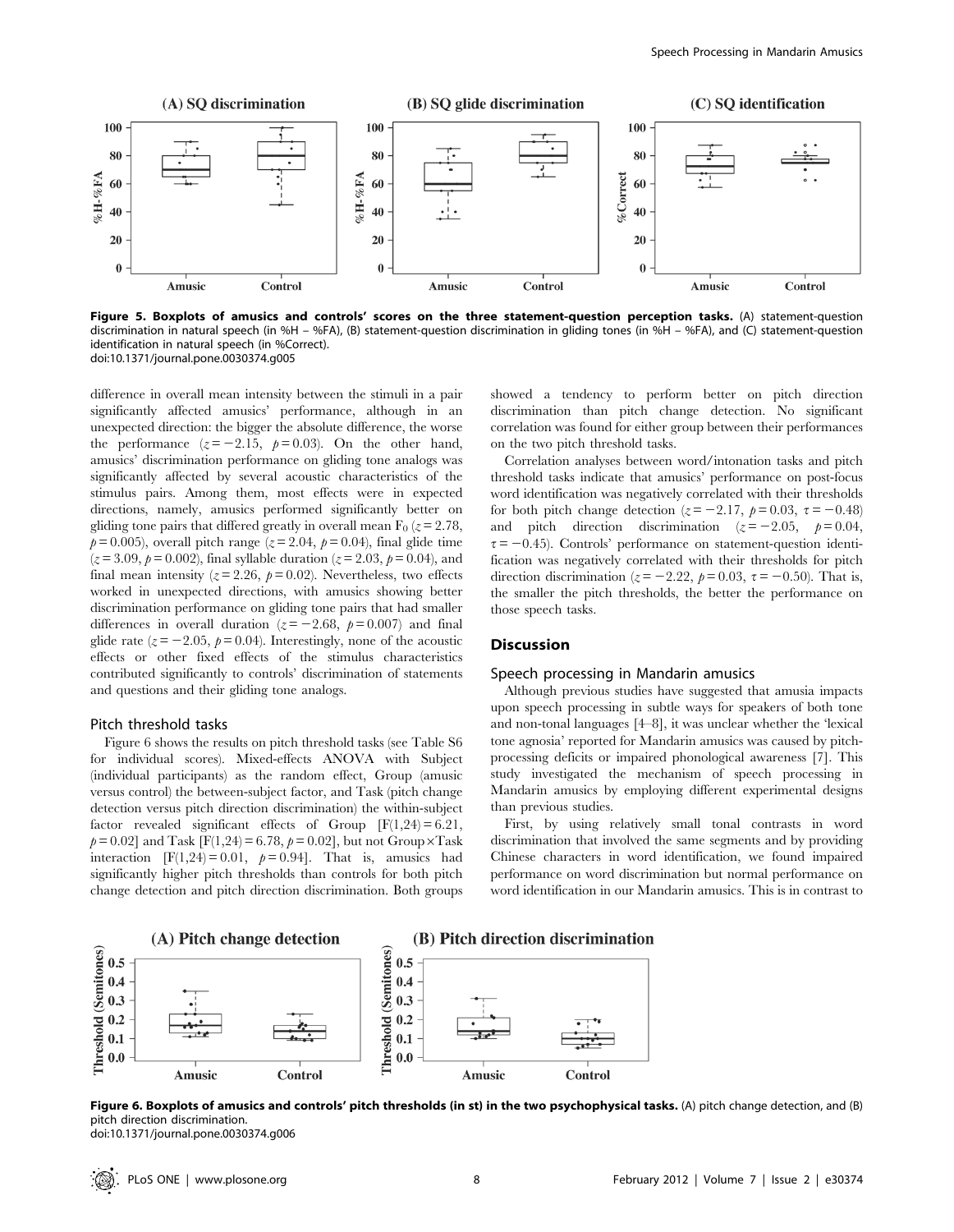what was observed for the subgroup of Mandarin amusics with 'lexical tone agnosia' in [7]. The conflicting results on word/tone discrimination between the current study and [7] are likely due to the fact that our stimuli contained much smaller pitch excursion sizes than those in [7]  $(1.5-4.1 \text{ st}$  versus  $2-17 \text{ st}$ ), making it possible to reveal amusics' pitch-processing deficits in linguistic tone processing even when the tones shared the same segments. The discrepancy regarding tone/word identification between [7] and the current study is likely due to the different demands for phonological awareness between the two tasks. While the tone identification task in [7] required explicit labeling of tone names (thus demanding a high level of phonological awareness), our task required recognition of the Chinese characters that represented the words with the tones.

Second, by using naturally spoken statements and questions that differed in multiple acoustic cues across the entire utterances, we found normal performance on statement-question discrimination and identification in our Mandarin amusics. This is in contrast to the findings in [5] where Mandarin amusics showed subtle problems with identification of statements and questions that differed mainly in final pitch. This indicates that human listeners including amusics are adept at using multiple acoustic cues  $(F_0,$ duration, and intensity) to achieve speech communication.

However, it is puzzling that amusics showed inferior performance on word discrimination but normal performance on word identification with exactly the same set of stimuli in the current study. This is unlikely due to the order in which word discrimination and identification were presented, since the results were robust across pre- and post-focus conditions and across groups. Moreover, both groups demonstrated increased response latencies for word identification compared with discrimination in terms of reaction times (Table S5). According to [42], short-term memory of two auditory events is required in discrimination tasks, whereas the comparison between the long-term memory store and a single auditory event is needed in identification tasks. Given that amusics have short-term memory deficits for pitch [43–44] but no obvious long-term memory impairment [24], it is possible that controls' superior word/glide discrimination performance can be accounted for by their enhanced short-term memory for pitch relative to amusics. However, the analysis of amusics' responses to 'different' word pairs did not find a significant main effect of stimulus length (words ranging from 1 to 4 syllables). Rather, the errors were mainly caused by amusics' failure to detect the small pitch differences between the two words in a pair. Mandarin speakers have been shown to be able to identify the four lexical tones correctly 90% of the time with a pitch range only around 0.49 st, and they could identify Tones 1 and 4 efficiently even at the pitch range of 0.25 st [45]. Since the pitch ranges of our tone stimuli were around 1.5–4.1 st (Table S1), they did not seem to be small enough to jeopardize amusics' word identification performance. This is reminiscent of the previous finding that listeners can process linguistic contrasts based on acoustic differences they cannot consciously recognize [46–47].

## Pitch thresholds in Mandarin speakers

It is a matter of debate whether psychophysical pitch discrimination is a basic low-level ability or is shaped by linguistic/musical experience [48–49]. Previous studies have shown that amusics have significantly higher thresholds than controls for both pitch change detection and pitch direction discrimination, but the difference in pitch direction discrimination is especially pronounced between the two groups [6,22]. In the current study, although our Mandarin amusics also demonstrated higher pitch thresholds than controls for pitch change detection and pitch direction discrimination, both

groups exhibited slightly better (smaller) thresholds for pitch direction discrimination than pitch change detection. Furthermore, although highly comparable on the MBEA scores (all  $ps > 0.1$ ), the Mandarin groups in the current study performed significantly better than the English groups in [6] on pitch direction discrimination (Wilcoxon rank sum test: English versus Mandarin control groups:  $W=42, p=0.04$ ; amusic groups:  $W=16, p<0.0001$ , but not on pitch change detection (control groups:  $W = 72.5$ ,  $p = 0.69$ ; amusic groups:  $W = 82$ ,  $p = 0.08$ ).

It has been shown that the pitch direction thresholds of typical individuals are considerably higher than their pitch change thresholds [45] (although see [50] for mixed results). The remarkably lower thresholds for pitch direction discrimination in both amusic and normal Mandarin speakers in the current study may reflect 'perceptual learning' (e.g., [51–52]) or 'experiencedependent plasticity' (e.g., [53]). In Mandarin, tones such as Rising and Falling are the fundamental 'building blocks' of everyday speech. In English, however, only focused or sentence-final stressed syllables carry deliberate pitch changes [9,11]. As a consequence, Mandarin speech contains more dynamic  $F_0$ movements, and is characterized by greater rates of  $F_0$  changes than English speech [54]. Multidimensional scaling studies on tone perception have demonstrated that linguistic experience shapes listeners' perceptual dimensions of tone [55–57]. For example, Mandarin listeners attached more importance to the 'direction' dimension (rising versus non-rising) than the 'height' dimension (average  $F_0$  level) in their judgments of tone dissimilarity, while English listeners showed the opposite pattern. This is again in line with the 'perceptual learning' theory [52: 592–594], according to which individuals may develop specialized 'feature detectors' or 'internal representations' for perceived stimuli through 'feature imprinting' of 'environmental inputs'. Indeed, there is evidence for 'experience-dependent plasticity' in tone language speakers and musicians (e.g., [53]). For example, Mandarin speakers and English non-musicians and musicians exhibited 'enhanced tuning' only to the pitch features that are most relevant to their native language ('direction' or 'pitch acceleration' in Mandarin versus 'height' in English) and to music ('musical pitch interval') during pre-attentive pitch processing in the auditory brainstem [53: 432]. This may in part explain why Mandarin amusics still suffer from amusia despite exhibiting relatively small pitch direction discrimination thresholds: tuning to different pitch features is required in linguistic versus musical processing. It will be interesting to examine Mandarin amusics' frequency-following responses to linguistic tones and musical intervals in the brainstem, in comparison to normal controls and musicians, as the results are likely to provide insight into why amusia only affects speech processing in subtle ways.

#### The effect of stimulus type on pitch processing

As in previous studies [2,5–6,8,10], the results on the effect of stimulus type on pitch processing are also mixed in the current study. In the word/glide discrimination tasks, amusics achieved better performance on gliding tones than on natural words. However, they performed significantly worse on gliding tones than on natural speech in the statement-question discrimination tasks. Given that our word stimuli ranged from one to four syllables and our sentence stimuli from three to seven syllables, it is possible that amusics' inferior performance on discrimination of the gliding tone analogs of statements and questions was caused by their short-term memory deficits for tones [43–44]. On the other hand, both English and Cantonese listeners showed higher sensitivity to  $F_0$ differences for non-speech complex tones than synthesized speech stimuli [58]. Since our gliding tone analogs were also made of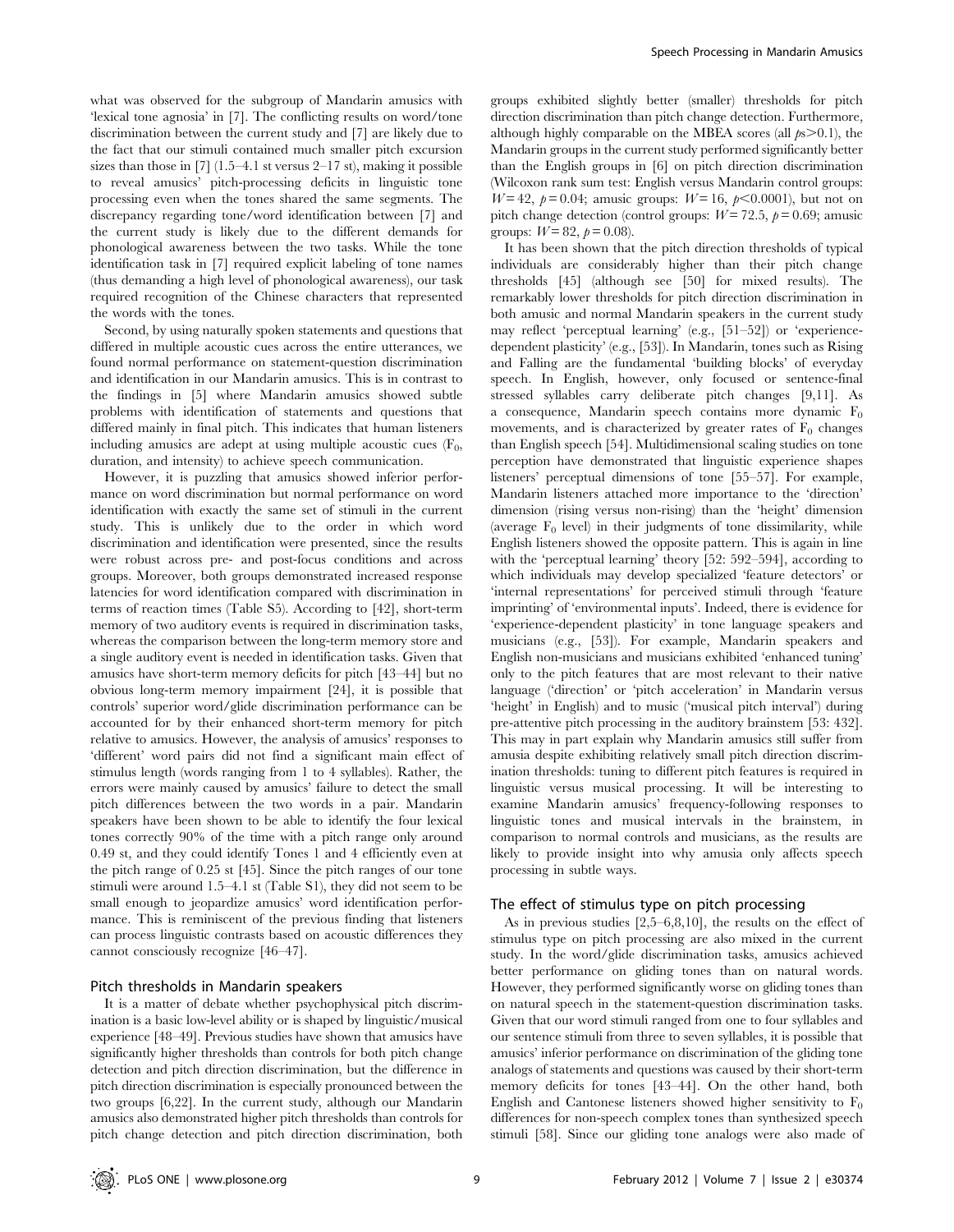complex tones, they should not bring any disadvantage to the listeners in pitch processing as compared to speech sounds. However, there are other substantial differences between speech materials and tone analogs, e.g., the presence/absence of linguistic information, which might have led to the different performance in amusics [1,10]. A more matched comparison between speech and music processing in amusia could adopt the approach in [59–60], comparing speaking versus singing performance in amusics.

Overall, the findings of the current study suggest that the mechanism of speech processing in amusia is unlikely to be different across tone and non-tonal language speakers. Rather, the disorder appears to be a domain-general pitch-processing deficit that is neither music-specific nor language-specific. Nevertheless, in everyday life, it only manifests itself in the musical domain, and it is only under laboratory conditions that tone/intonation processing deficits in speech can be revealed. However, given the relatively small sample size of the current study and the heterogeneity of the amusic population  $[2-8,22,24-25]$ , future studies on a larger sample of Mandarin amusics and on amusics of other language backgrounds are needed to further corroborate the current findings.

# Supporting Information

Table S1 Glide size/time/rate of the tones in post- versus prefocus words.

(DOC)

Table S2 Characteristics of the participants. (DOC)

Table S3 A set of statement-question pairs used in intonation tasks.

(DOC)

# References

- 1. Patel AD (2008) Music, language, and the brain. New York: Oxford University Press. 2008. 528 p.
- 2. Ayotte J, Peretz I, Hyde K (2002) Congenital amusia: A group study of adults afflicted with a music-specific disorder. Brain 125: 238–251.
- 3. Dalla Bella S, Gigue`re J, Peretz I (2009) Singing in congenital amusia. J Acoust Soc Am 126: 414–424.
- 4. Hutchins S, Gosselin N, Peretz I (2010) Identification of changes along a continuum of speech intonation is impaired in congenital amusia. Front Psychology 1: 236.
- 5. Jiang C, Hamm JP, Lim VK, Kirk IJ, Yang Y (2010) Processing melodic contour and speech intonation in congenital amusics with Mandarin Chinese. Neuropsychologia 48: 2630–2639.
- 6. Liu F, Patel AD, Fourcin A, Stewart L (2010) Intonation processing in congenital amusia: discrimination, identification, and imitation. Brain 133: 1682–1693.
- 7. Nan Y, Sun Y, Peretz I (2010) Congenital amusia in speakers of a tonal language: Association with lexical tone agnosia. Brain 133: 2635–2642.
- 8. Patel AD, Wong M, Foxton J, Lochy A, Peretz I (2008) Speech intonation perception deficits in musical tone deafness (congenital amusia). Music Percept 25: 357–368.
- 9. Xu Y, Xu CX (2005) Phonetic realization of focus in English declarative intonation. J Phon 33: 159–197.
- 10. Patel AD, Foxton JM, Griffiths TD (2005) Musically tone-deaf individuals have difficulty discriminating intonation contours extracted from speech. Brain Cogn 59: 310–313.
- 11. Liu F (2009) Intonation systems of Mandarin and English: A functional approach. Ph.D. Dissertation. The University of Chicago. pp 187.
- 12. Dowling WJ, Harwood DL (1986) Music cognition. San Diego: Academic Press. 258 p.
- 13. Peretz I, Hyde K (2003) What is specific to music perception? Insights from congenital amusia. Trends Cognit Sci 7: 362–367.
- 14. Howie JM (1976) Acoustical studies of Mandarin vowels and tones. New York: Cambridge University Press. 303 p.
- 15. Xu Y (1997) Contextual tonal variations in Mandarin. J Phon 25: 61–83.
- 16. Gårding E, Kratochvil P, Svantesson JO, Zhang J $\left( 1986\right)$  Tone 4 and Tone 3 discrimination in modern standard Chinese. Lang Speech 29: 281–293.
- 17. Whalen DH, Xu Y (1992) Information for Mandarin tones in the amplitude contour and in brief segments. Phonetica 49: 25–47.

Table S4 Performance of amusics (A1-13) and controls (C1-13) on word perception tasks. (DOC)

Table S5 Percentages of correct and incorrect responses and reaction times on word perception tasks by amusics and controls. (DOC)

Table S6 Performance of amusics (A1-13) and controls (C1-13) on pitch threshold and intonation tasks. (DOC)

Table S7 Percentages of correct and incorrect responses and reaction times on intonation perception tasks by amusics and controls.

(DOC)

# Acknowledgments

We would like to thank Aniruddh D. Patel for providing information on the creation of gliding tone analogs, and Sukhbinder Kumar for developing the psychophysical procedures for the pitch threshold tasks. Other experiments in the study were realised using Cogent 2000 developed by the Cogent 2000 team at the FIL (Functional Imaging Laboratory) and the ICN (Institute of Cognitive Neuroscience) and Cogent Graphics developed by John Romaya at the LON (Laboratory of Neurobiology) at the Wellcome Department of Imaging Neuroscience, University College London, UK. We also thank Dr Antoni Rodriguez-Fornells and three anonymous reviewers for helpful comments.

# Author Contributions

Conceived and designed the experiments: FL. Performed the experiments: FL. Analyzed the data: FL. Contributed reagents/materials/analysis tools: YX. Wrote the paper: FL CJ WFT YX YY LS. Recruited the subjects: CJ.

- 18. Fu Q-J, Zeng F-G, Shannon RV, Soli SD (1998) Importance of tonal envelope cues in Chinese speech recognition. J Acoust Soc Am 104: 505–510.
- 19. Liu S, Samuel AG (2004) Perception of Mandarin lexical tones when F0 information is neutralized. Lang Speech 47: 109–138.
- 20. Jiang C, Hamm JP, Lim VK, Kirk IJ, Yang Y (2011) Fine-grained pitch discrimination in congenital amusics with Mandarin Chinese. Music Percept 28: 519–526.
- 21. Kalmus H, Fry D (1980) On tune deafness (dysmelodia): Frequency, development, genetics and musical background. Ann Hum Genet 43: 369–382.
- 22. Foxton JM, Dean JL, Gee R, Peretz I, Griffiths TD (2004) Characterization of deficits in pitch perception underlying 'tone deafness'. Brain 127: 801–810.
- 23. Hyde K, Peretz I (2004) Brains that are out of tune but in time. Psychol Sci 15: 356–360.
- 24. Jones J, Zalewski C, Brewer C, Lucker J, Drayna D (2009) Widespread auditory deficits in tune deafness. Ear Hear 30: 63–72.
- 25. Jones J, Lucker J, Zalewski C, Brewer C, Drayna D (2009) Phonological processing in adults with deficits in musical pitch recognition. J Commun Disord 42: 226–234.
- 26. Loui P, Guenther FH, Mathys C, Schlaug G (2008) Action-perception mismatch in tone-deafness. Curr Biol 18: R331–R332.
- 27. Loui P, Kroog K, Zuk J, Winner E, Schlaug G (2011) Relating pitch awareness to phonemic awareness in children: Implications for tone-deafness and dyslexia. Front. Psychology 2: 111. doi: 10.3389/fpsyg.2011.00111.
- 28. Mattingly IG (1972) Reading, the linguistic process, and linguistic awareness. In: Kavanagh JF, Mattingly IG, eds. Language by ear and by eye: The relationships between speech and reading. Cambridge, MA: MIT Press. pp 133–147.
- 29. Gillon GT (2004) Phonological awareness: From research to practice. New York: The Guilford Press. 270 p.
- 30. Siok WT, Fletcher P  $(2001)$  The role of phonological awareness and visualorthographic skills in Chinese reading acquisition. Dev Psychol 37: 886–899.
- 31. Lee CY, Tao L, Bond ZS (2008) Identification of acoustically modified Mandarin tones by native listeners. I Phon 36: 537–563.
- 32. Shu H, Peng H, McBride-Chang C (2008) Phonological awareness in young Chinese children. Dev Sci 11: 171–181.
- 33. Stahl SA, Murray BA (1994) Defining phonological awareness and its relationship to early reading. J Educ Psychol 86: 221–234.
- 34. Peretz I, Champod S, Hyde K (2003) Varieties of musical disorders: The Montreal Battery of Evaluation of Amusia. Ann N Y Acad Sci 999: 58–75.